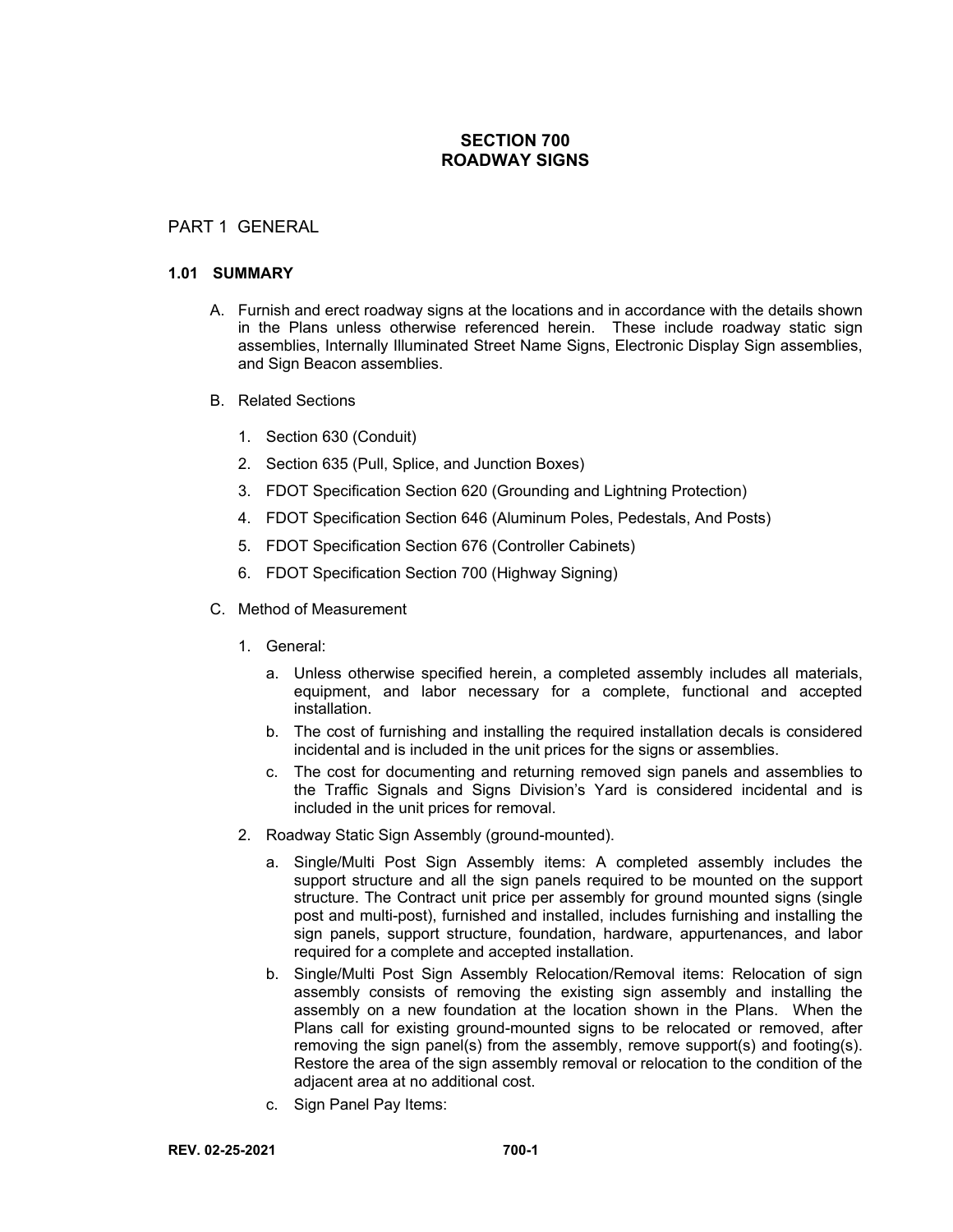- 1) Pay items for adding/removing sign panel are used only when adding/removing a panel to/from an existing support structure that will remain in place. Adding sign panel requires the use of new attachment hardware. For new single post and multi-column signs, all panels on a new assembly are included in the payment for the assembly. No additional payment will be made for adding/removing panels on single/multi post sign assembly where the entire assembly has been relocated or removed.
- 2) Relocation of sign panels includes new attachment hardware for mounting the relocated signs onto existing support structures as indicated on the Plans.
- 3. Internally Illuminated Street Name Sign (IISNS).
	- a. Contract unit price per each for IISNS, furnished and installed, will include furnishing the sign panels, housing, hardware, electrical connection, photocontrol, and labor necessary for a complete and accepted installation.
	- b. Includes all hardware necessary to complete the attachment to the mast arm structure as required by the Contract Documents.
- 4. Electronic Display Sign Assembly (EDS).
	- a. EDS refers to a general category of electronically enhanced signs that includes electronic speed feedback signs and blank-out signs.
	- b. The Contract unit price per assembly for EDS, furnished and installed, includes the sign panels, electronic display, housing, cabinet, controller, speed detector, hardware, electrical connection, wiring, appurtenances, and labor necessary for a complete, functional, and accepted installation as required by the Contract Documents. When the EDS is ground mounted, the Contract unit price includes the sign support structure, conduit, pull box, grounding, and foundation. When the EDS is mounted on span wire or mast arm, the Contract Unit Price includes the hardware necessary to complete the attachment to the support structure; the span wire or mast arm structure will be paid separately.
	- c. In addition:
		- 1) For AC powered assembly does not include the cost of the Electrical Power Service Assembly.
		- 2) For solar powered assembly, price includes solar panels and all components for a complete and functional solar powered installation.
- 5. Sign Beacon Assembly.
	- a. The Contract unit price per assembly for sign beacon assembly includes the beacons, sign panels, cabinet, electronics, wiring, all necessary appurtenances, and labor necessary for a complete, functional, and accepted installation as required by the Contract Documents. When the sign beacon assembly is ground mounted, the Contract unit price includes the sign support structure, conduit, pull box, grounding, and foundation. When the sign beacon is mounted on span wire or mast arm, the Contract Unit Price includes the hardware necessary to complete the attachment to the support structure; the span wire or mast arm structure will be paid separately.
	- b. In addition:
		- 1) For AC powered beacon assembly, does not include the cost of the Electrical Power Service Assembly.
		- 2) For solar powered beacon assembly, price includes solar panels and all components for a complete and functional solar powered installation.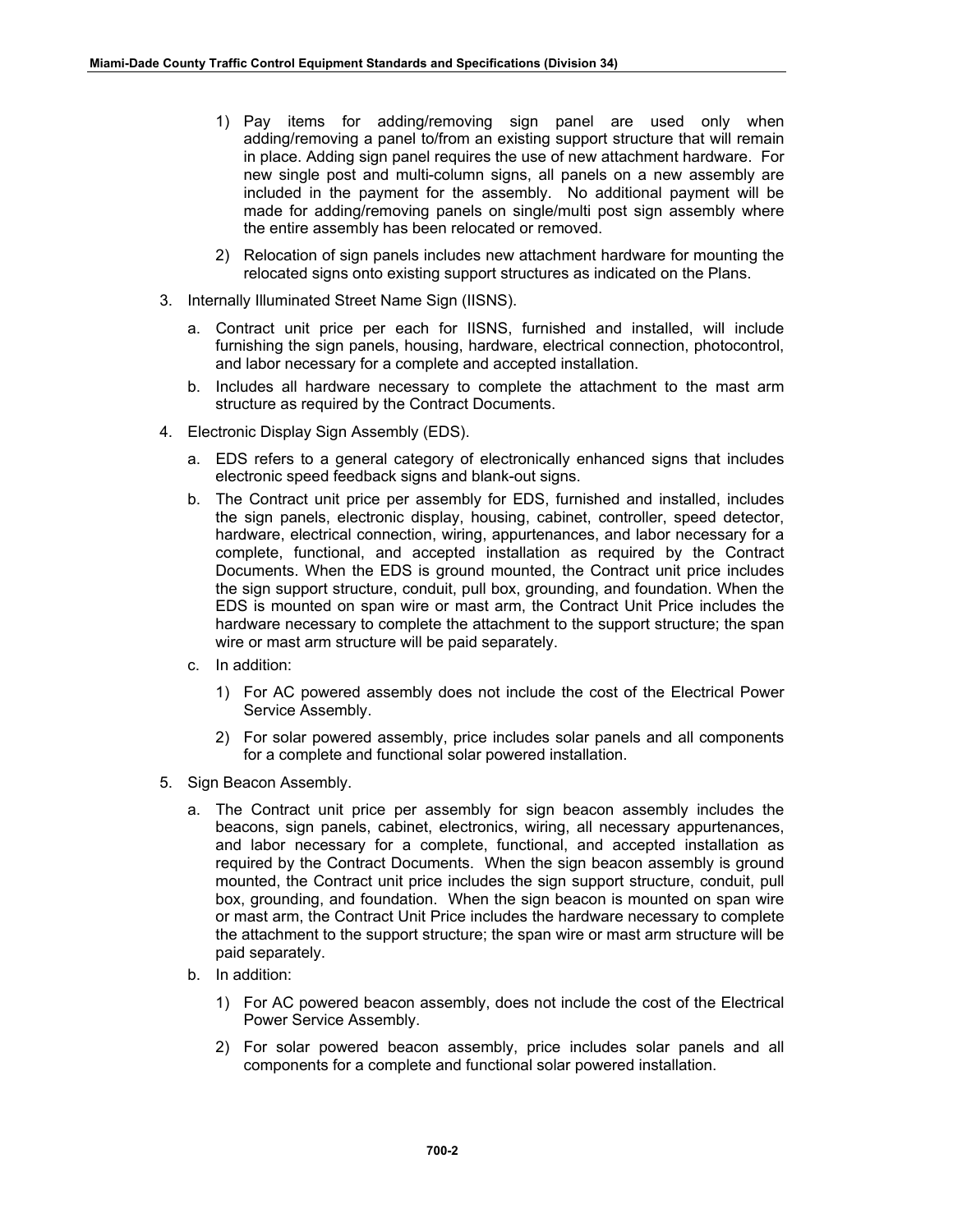- 3) For beacon assembly intended for use with school zone signing, price includes equipment approved by the Department for centralized remote calendar programming of days and times of operation.
- 4) For vehicle-activated sign beacon assembly, price includes vehicle detection system listed on the FDOT APL and the TSSQPL.
- 5) For pedestrian-activated sign beacon assembly, price includes a pedestrian detector listed on the FDOT APL and the TSSQPL.
- 6) For warning beacons assembly operated from a wired input received from traffic signal cabinet to temporarily actuate beacons ahead of a change in signal phase, single cable and conduit from the signal cabinet to the sign beacon will be paid separately under the applicable pay items and Specifications in the Contract Documents.
- D. Basis of Payment
	- 1. Price and Payment will be full compensation for all work specified in this Specification Section that have awarded Contract Unit Prices under the following items:

| Pay Item   | Description                                                                  | Unit      |
|------------|------------------------------------------------------------------------------|-----------|
| 700-1-11B  | Single Post Sign, F&I Ground Mount, Up To 12 SF                              | <b>AS</b> |
| 700-1-12C  | Single Post Sign, F&I Ground Mount, 12-20 SF                                 | <b>AS</b> |
| 700-1-50   | Single Post Sign, Relocate                                                   | <b>AS</b> |
| 700-1-60   | Single Post Sign, Remove                                                     | <b>AS</b> |
| 700-2-12   | Multi- Post Sign, F&I Ground Mount, 12-20 SF                                 | <b>AS</b> |
| 700-2-50   | Multi- Post Sign, Ground Mount, Relocate                                     | AS        |
| 700-2-60   | Multi- Post Sign, Remove                                                     | <b>AS</b> |
| 700-3-101  | Sign Panel, F&I Ground Mount, Up To 12 SF                                    | EA        |
| 700-3-102  | Sign Panel, F&I Ground Mount, 12-20 SF                                       | EA        |
| 700-3-201  | Sign Panel, F&I Overhead Mount, Up To 12 SF                                  | EA        |
| 700-3-202  | Sign Panel, F&I Overhead Mount, 12-20 SF                                     | EA        |
| 700-3-203  | Sign Panel, F&I Overhead Mount, 21-30 SF                                     | <b>EA</b> |
| 700-3-204  | Sign Panel, F&I Overhead Mount, 31-50 SF                                     | EA        |
| 700-3-501  | Sign Panel, Relocate, Up To 12 SF                                            | EA        |
| 700-3-502  | Sign Panel, Relocate, 12-20 SF                                               | EA        |
| 700-3-503  | Sign Panel, Relocate, 21-30 SF                                               | <b>EA</b> |
| 700-3-601  | Sign Panel, Remove, Up To 12 SF                                              | EA        |
| 700-3-602  | Sign Panel, Remove, 12-20 SF                                                 | EA        |
| 700-5-21   | Internally Illuminated Sign, F&I Overhead Mount, Up To 12 SF                 | EA        |
| 700-5-60   | Internally Illuminated Sign, Remove                                          | <b>EA</b> |
| 700-11-139 | Electronic Display Sign, F&I Ground Mount-AC Powered, Speed<br>Feedback Sign | AS        |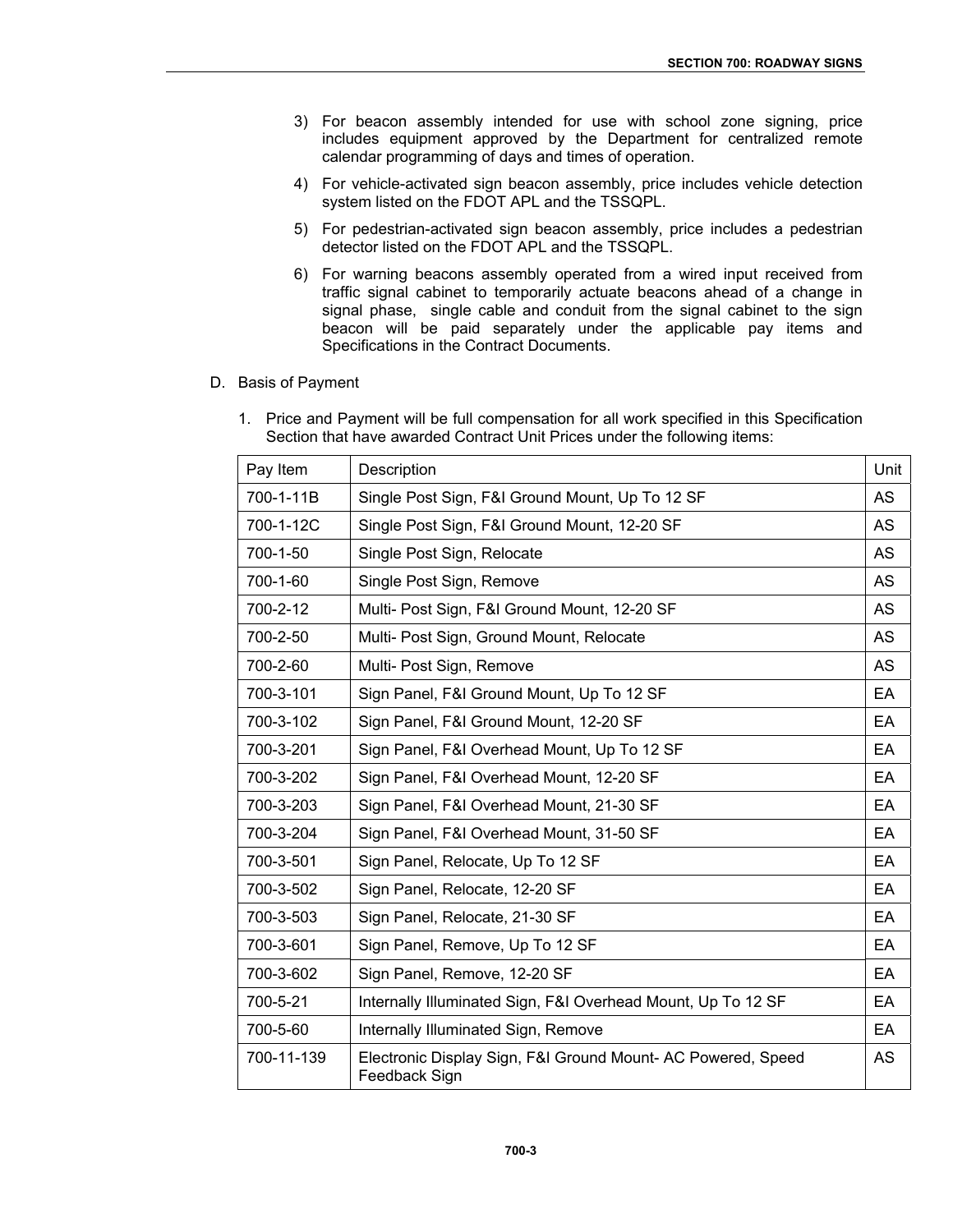| Pay Item   | Description                                                                            | Unit |
|------------|----------------------------------------------------------------------------------------|------|
| 700-11-239 | Electronic Display Sign, F&I Ground Mount-Solar Power, Speed<br>Feedback               | AS   |
| 700-11-391 | Electronic Display Sign, F&I Overhead Mount-AC Powered, Blank Out<br>Sign, Up To 12 SF | AS   |
| 700-12-11  | Sign Beacon, F&I Ground Mount-AC Powered, One Beacon                                   | AS   |
| 700-12-12  | Sign Beacon, F&I Ground Mount-AC Powered, Two Beacons                                  | AS   |
| 700-12-21  | Sign Beacon, F&I Ground Mount-Solar Powered, One Beacon                                | AS   |

## **1.02 REFERENCES**

- A. Miami-Dade County Traffic Signals and Signs Division's Qualified Product List (TSSQPL)
- B. FDOT Approved Product List (APL)
- C. Miami-Dade County's Public Works Manual, Standard Road Detail Sheets R18.1
- D. American Society for Testing and Materials (ASTM)
- E. FHWA Manual on Uniform Traffic Control Devices (MUTCD)
- F. National Electrical Code, NFPA 70 (NEC)

## **1.03 DELIVERY STORAGE AND HANDLING**

- A. Storage, Handling and Labeling:
	- 1. Storage and handling:
		- a. If signs are stored prior to installation, store them in accordance with the manufacturer's recommendations. Properly package signs to protect them during storage, shipment and handling to prevent damage to the sign face and panel.
	- 2. Installation Decals:
		- a. In addition to the information required in FDOT Specification Section 994, all permanent roadway signs (new, repaired or relocated) must be labeled on the back lower right-hand corner with the date of installation, repair or relocation punched out. The decal must not be placed over any existing installation decal.
		- b. Decals must be manufactured from Type II (ASTM D4956) sheeting with black legend and yellow reflectorized background. The decal must show information that includes the date of installation, repair, or relocation; the name "Miami-Dade County, Florida"; the relevant Florida Statues and associated fine for sign tampering and the telephone number for reporting damaged or missing signs.
		- c. Make the labels unobtrusive, but legible enough to be easily read by an observer on the ground when the sign is in its final position. Apply the label in a manner that is at least as durable as the sign face.

### **1.04 ACCEPTANCE OF SIGNS**

A. Sign Inspection: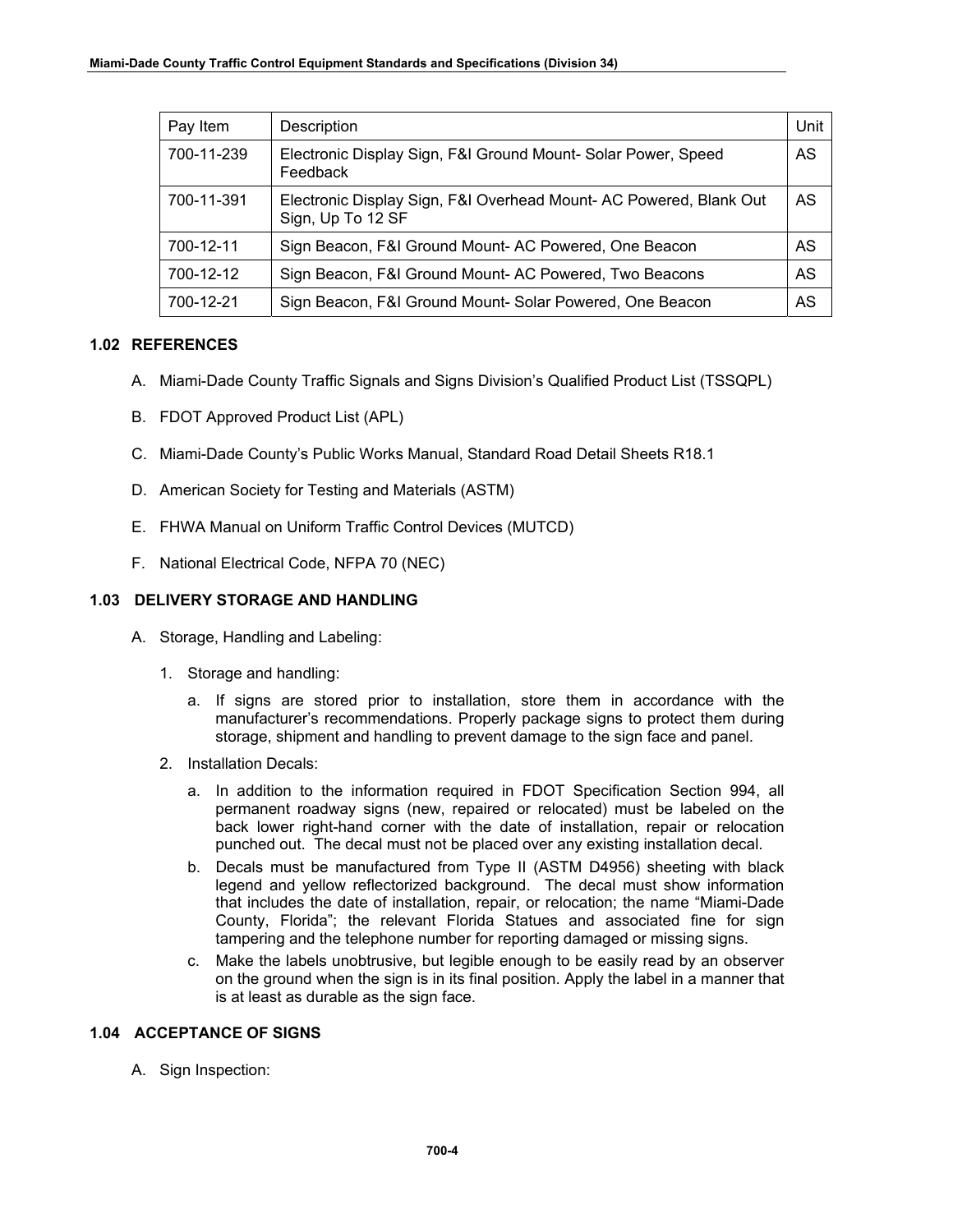- 1. Submit certification that the sign assembly meets the material and installation requirements of the Contract Documents and the approved Shop Drawings. Engineer will inspect the signs at the final construction inspection. Repair and replace signs deemed unacceptable by Engineer at no expense to the Department.
- B. Certification of Conformance:
	- 1. Provide a Certificate of Conformance with a notarized Affidavit specifying the alloy and domestic source origin of aluminum signs.
	- 2. Provide a certification that all signs, materials, and installation are in strict accordance with the requirements of this Specification Section.

#### **1.05 SYSTEM DESCRIPTION**

- A. Design Requirements
	- 1. Engineer of Record must ensure that the proposed sign assemblies and foundation are designed to withstand all applicable loads and meet performance requirements.
	- 2. Electronic Display Signs
		- a. Electronic Speed Feedback Signs (ESFS).
			- 1) Plans must include a schedule listing the programming parameters for the ESFS including Speed Limit, Violation Alert Speed, "SLOW DOWN" Speed, High Speed Cutoff Function (Blank Display), High Speed Cutout Speed, and Minimum Display Speed.
			- 2) ESFS in a school zone may only operate while the speed limit is in effect in the zone. Otherwise the display must be blank.
		- b. Blank-Out Signs (BOS).
			- 1) Plans must include operational details pertaining to all display phases and blank-out phases.
			- 2) Plan details must depict exact mounting location in relation to other traffic signal components and signs on the Mast Arm.
- B. Performance Requirements
	- 1. The sign assembly for IISNS, Sign Beacon Assembly, and EDS must be designed and constructed to meet the requirements of FDOT's Structures Manual using a Design Wind Speed of 150 mph.
	- 2. Manufacturer must provide engineering certification that the assembly's major components along with the recommended attachments for mounting on a 4.5" outer diameter pole (Sign Beacon and EDS Assembly) and other support structures (Mast Arms and Span Wire), meet the load requirements of Section 3 of AASHTO LTS-6 as modified by FDOT Structures Manual Volume 3 using a Basic Wind Speed (V) of 150 mph in the determination of the design wind pressure.

#### **1.06 WARRANTY**

- A. Special Warranty
	- 1. Flashing Beacons and EDS Assemblies: Ensure all EDS, IISNS, and flashing beacon systems have a manufacturer's warranty covering defects in assembly, fabrication, and materials for a minimum of five years from the date of final acceptance. Ensure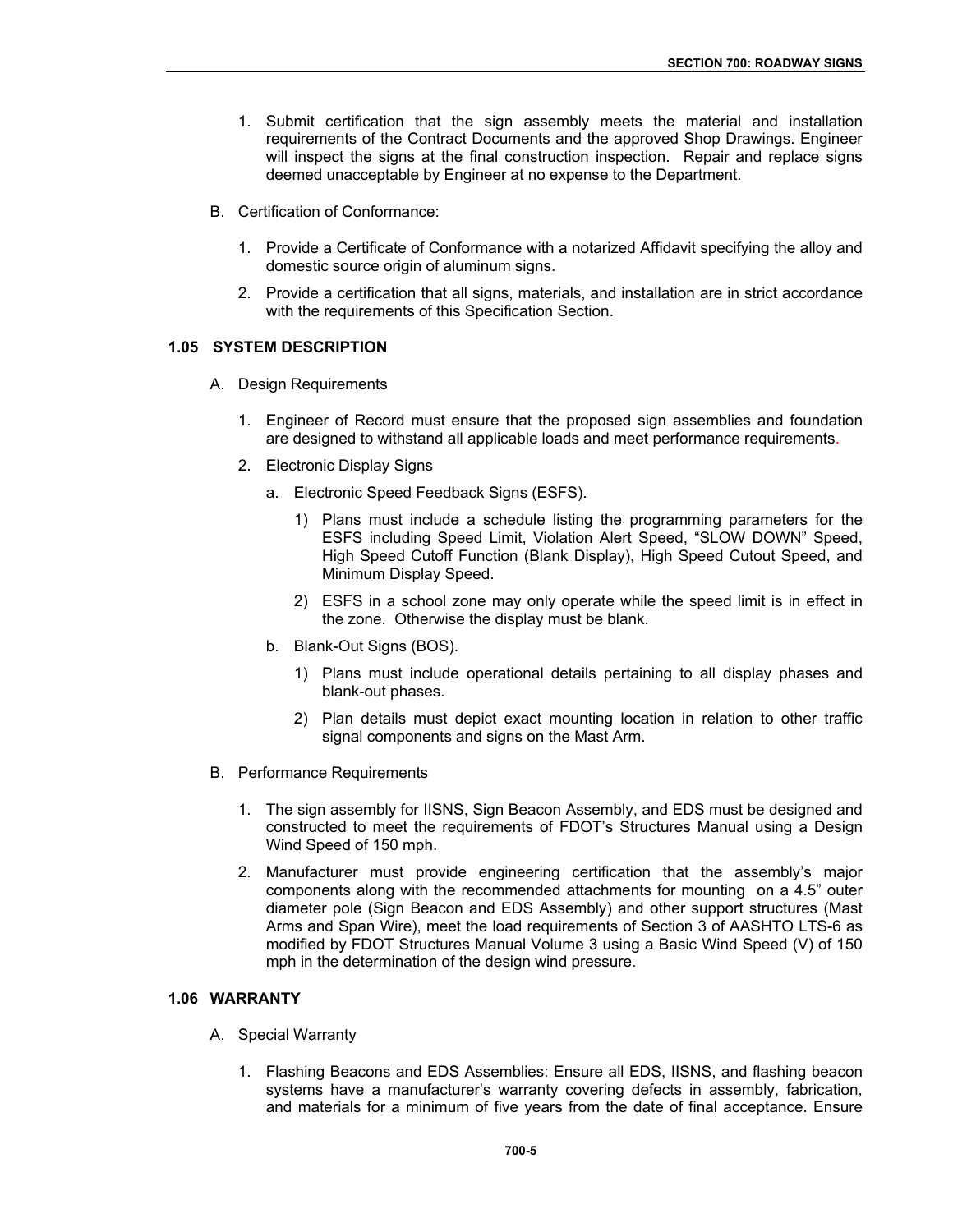the manufacturer will furnish replacements for any part or equipment found to be defective during the warranty period at no cost to the Department within 30 calendar days of notification. In addition, ESFS must include a manufacturer's warranty of ten (10) years on the LEDs, comprising the display segments, from the date of final acceptance.

- 2. Outbound shipping costs for warranty replacements parts must be paid for by the manufacturer. All control software and firmware updates must be available to the County at no additional charge, during the warranty period.
- 3. Manufacturer must also provide technical telephone support at no extra charge to the County including replacement components for in-warranty repairs when provided in exchange for the part being replaced.

# PART 2 PRODUCTS

# **2.01 MATERIALS AND EQUIPMENT**

- A. General:
	- 1. Meet the material and equipment requirements of this Specification Section and any additional requirement stipulated in the Contract Documents.
	- 2. Meet the Sign Fabrication requirements of FDOT Specification Section 700 (Highway Signing).
	- 3. Meet the Storage, Handling and Labeling requirements of FDOT Specification Section 700 (Highway Signing).
- B. Concrete:
	- 1. Use concrete meeting the requirements of FDOT Specification Section 346.
	- 2. Obtain concrete from a plant that is listed on the FDOT's Production Facility Listing.
- C. Sign Panels.
	- 1. All sign panels must be aluminum unless otherwise shown in the Plans.
	- 2. Sheets and plates for sign panels must meet the requirements of ASTM B209, Aluminum Association Alloy 6061-T6, 5154-H38 or 5052-H38. Sign panels for single column ground mounted signs must utilize aluminum plate with a minimum thickness of 0.08 inches. All other sign panels must utilize aluminum plate with a minimum thickness of 0.125 inches. All panels shall have rounded corners.
- D. Retroreflective Sign Sheeting.
	- 1. Meet the retroflective sign sheeting requirements of FDOT Section 700 (Highway Signing).
- E. Roadway Static Sign Assembly (ground-mounted).
	- 1. Mounting Hardware and Posts for Static Signs Only:
		- a. Unless otherwise specified in the Plans, for static roadway sign assemblies use steel sign post, base post, anchor plate, retainer spacer strap, hardware and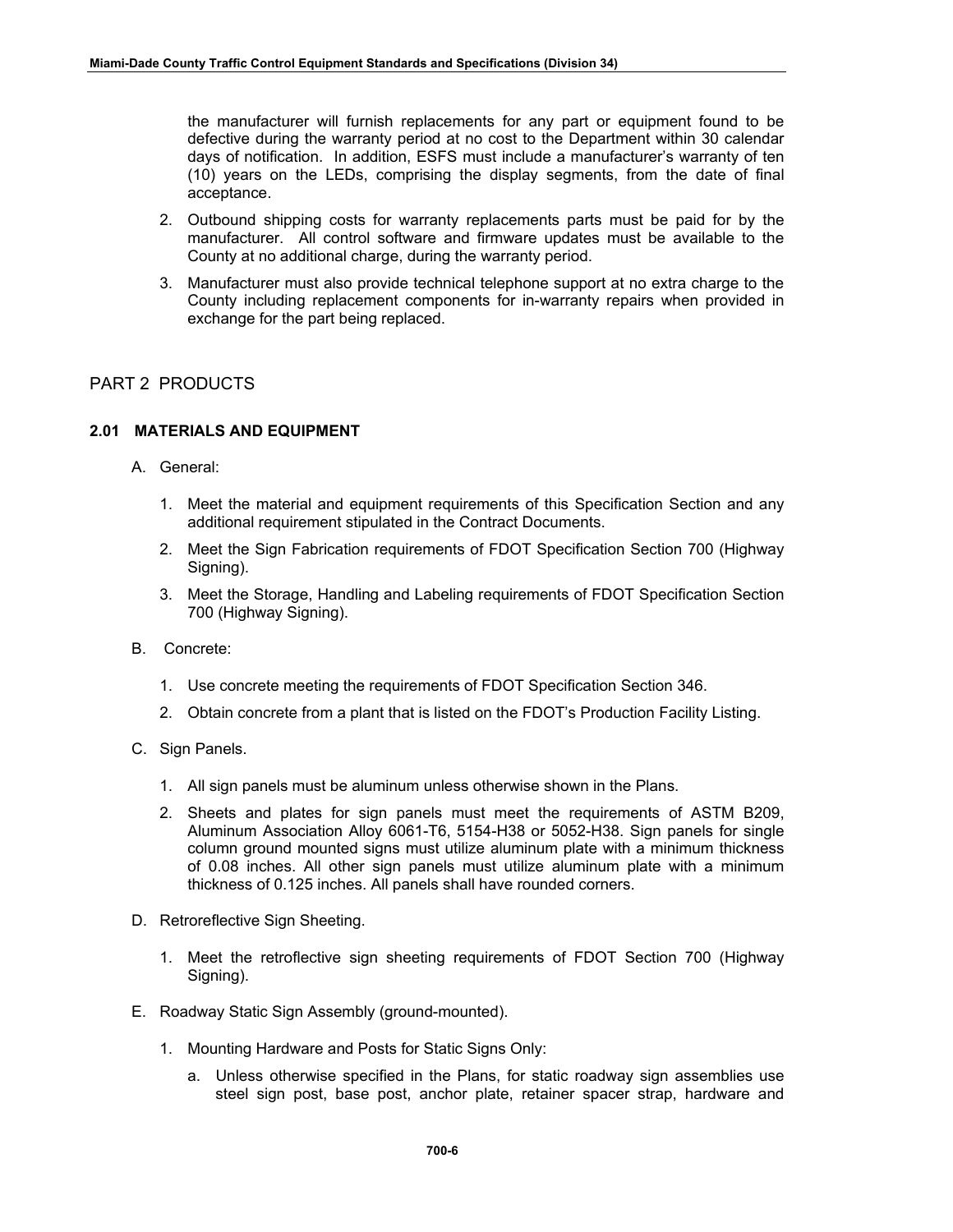appurtenances meeting Standard Road Detail Sheets R18.1 of the Miami-Dade County's Public Works Manual.

- b. Sign Post:
	- 1) Sign post must be provided with a galvanized 30 inch base post, retainer strap, galvanized anchor plate and all the miscellaneous hardware needed for installation as required by Standard Road Detail Sheets R18.1 of the Miami-Dade County's Public Works Manual.
	- 2) Sign and base post must be rolled from rail steel meeting the properties established in ASTM A499. Minimum weight of each post prior to drilling must be three pounds per foot  $(\pm 5$  percent) with profile dimensions as specified in Standard Road Detail Sheets R18.1 of the Miami-Dade County's Public Works Manual. Post must be galvanized pursuant to ASTM A123 as the last step after fabrication and hole punching has been completed.
	- 3) The galvanized steel post must be furnished in appropriate lengths to provide a minimum 7 ft. ground clearance to the bottom of the lowest sign unless otherwise shown in the Contract Documents or Standard Road Detail Sheets R18.1.
	- 4) The finished post must be machine straightened and have a smooth uniform finish free from defects affecting strength, durability or appearance.
	- 5) Bolt holes having a diameter of 7 / 16 of an inch must be punched at one inch centers along the post's center line beginning one inch from the top of the post and continued down the length of the post.
- c. Anchor Plate:
	- 1) Anchor plate must be 6 inch x 12 inch x 0.120 inch steel, hot dip galvanized per ASTM A123. The anchor plate must have two 7 / 16 inch diameter holes for attaching to base post with sign/base post assembly hardware.
- d. Hardware:
	- 1) Nuts, bolts, and washers for attaching signs must be 2024-T4 aluminum. Hexhead bolts must be  $5/16$  inch  $-18$  UNC  $\times$  2 - 1/2 inch with hexagon nuts and flat washers.
	- 2) Hardware for attaching sign post to the base post and anchor plates must be Hex-head integral flange bolt, nut and lockwasher. Bolts must be 5 / 16 inch – UNC x  $1 - 3/4$  inch meeting ASTM A354, Grade BD (Grade 8). Nuts must be ASTM A563, Grade DH. Lock washer must be heavy duty external type. Finish must be cadmium plated per ASTM A165-80, Type OS, except using clear chromate.
	- 3) Retainer-Spacer Strap must be AISI 1020 Steel and be 17 1 /8 inch x one inch  $x 0 - 3 / 8$  inch thick with a  $0 - 3 / 8$  inch offset, galvanized per ASTM A123.
- F. Internally Illuminated Street Name Sign.
	- 1. Use Internally Illuminated Street Name Sign and mounting hardware that meet the requirements of FDOT Specification Section 700 (Highway Signing) and this Specification.
	- 2. Use Internally Illuminated Street Name Sign and mounting hardware that are listed on the FDOT's APL and the Department's TSSQPL.
- G. Electronic Display Sign Assembly.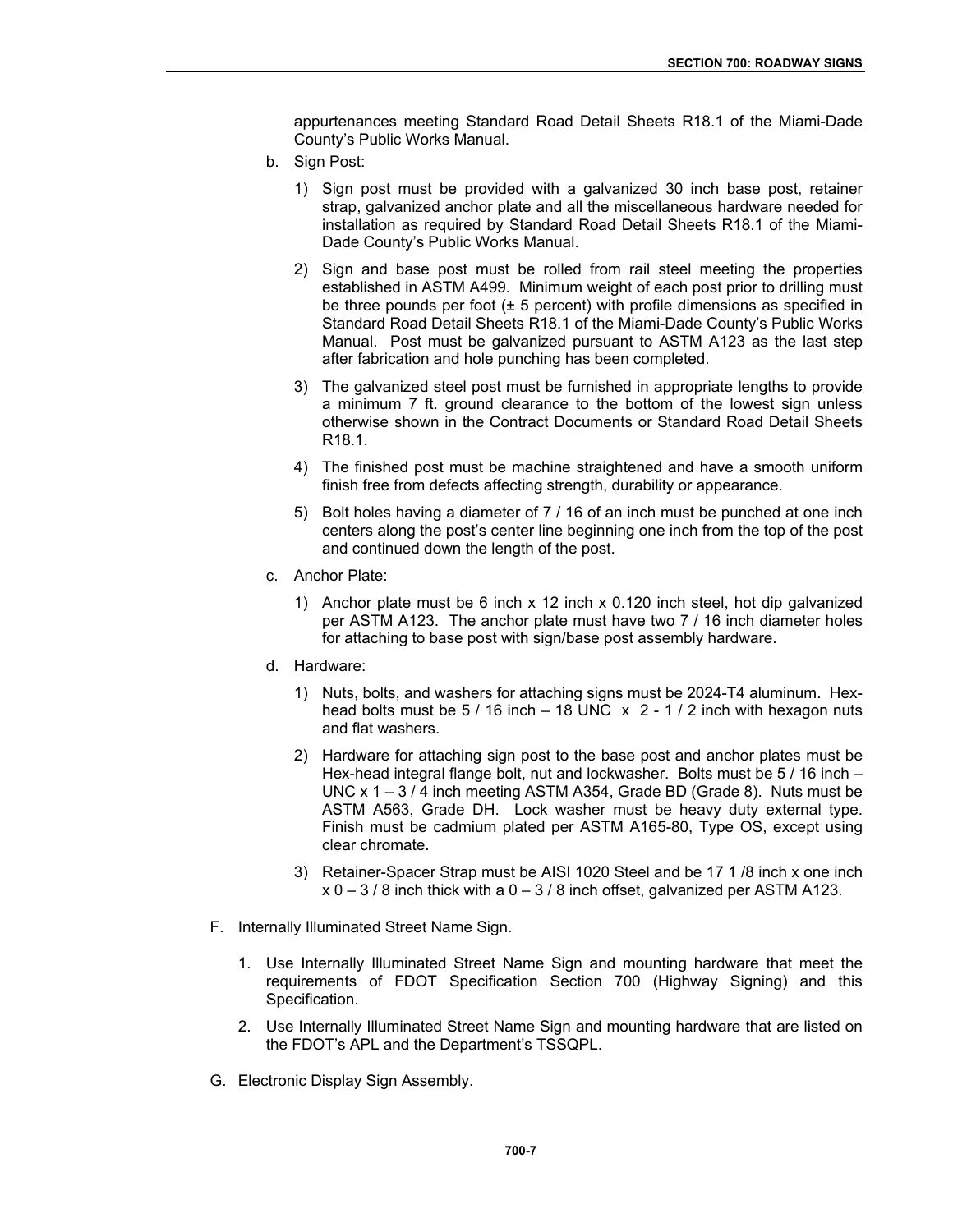- 1. Meet the requirements of FDOT Specification Section 700 (Highway Signing) and this Specification.
- 2. Use Electronic Display Sign and mounting hardware that meet the requirements of this Specification and are listed on the FDOT's APL and the Department's TSSQPL.
- 3. Unless otherwise shown in the Plans and approved by Engineer, the ESFS, its components, and sign panels must be U-bolt mounted on a Miami-Dade County TSSQPL approved 4-1/2 inches outer diameter (4 inch nominal) threaded aluminum pedestal pole and square aluminum break away base with a reinforcing collar assembly meeting the requirements of FDOT Specification Section 646. Attachment hardware must meet or exceed the requirements of the Florida Department of Transportation (FDOT) Standard Plans, Index No. 700-010.
- H. Sign Beacon Assembly:
	- 1. Meet the requirements of FDOT Specification Section 700 (Highway Signing) and this Specification.
	- 2. Use Sign Beacon assembly and mounting hardware that meet the requirements of this Specification and are listed on the FDOT's APL and the Department's TSSQPL.
		- a. Beacon assemblies intended for use with school zone signing must include a remote means approved by the Department for centralized remote calendar scheduling program days and times of operation.
		- b. Vehicle activated beacons must utilize a vehicle detection system listed on the FDOT APL and the TSSQPL.
		- c. Pedestrian activated beacons must utilize a pedestrian detector listed on the FDOT APL and the TSSQPL.
	- 3. Unless otherwise shown in the Plans and approved by Engineer, the Beacon Assembly, its components, and sign panels must be U-bolt mounted on a Miami-Dade County TSSQPL approved 4-1/2 inches outer diameter (4 inch nominal) threaded aluminum pedestal pole and square aluminum break away base with a reinforcing collar assembly meeting the requirements of FDOT Specification Section 646. Attachment hardware must meet or exceed the requirements of the Florida Department of Transportation (FDOT) Standard Plans, Index No. 700-010.

# PART 3 EXECUTION

### **3.01 INSTALLATION**

- A. General.
	- 1. Meet all requirements of FDOT Specification Section 620 (Grounding and Lightning Protection) and the National Electrical Code.
	- 2. Perform and document utility clearances.
- B. Roadway Static Sign Assembly (ground-mounted).
	- 1. Install pursuant to Standard Road Detail Sheets R18.1 of the Miami-Dade County's Public Works Manual and the Contract Documents.
- C. Internally Illuminated Street Name Sign.